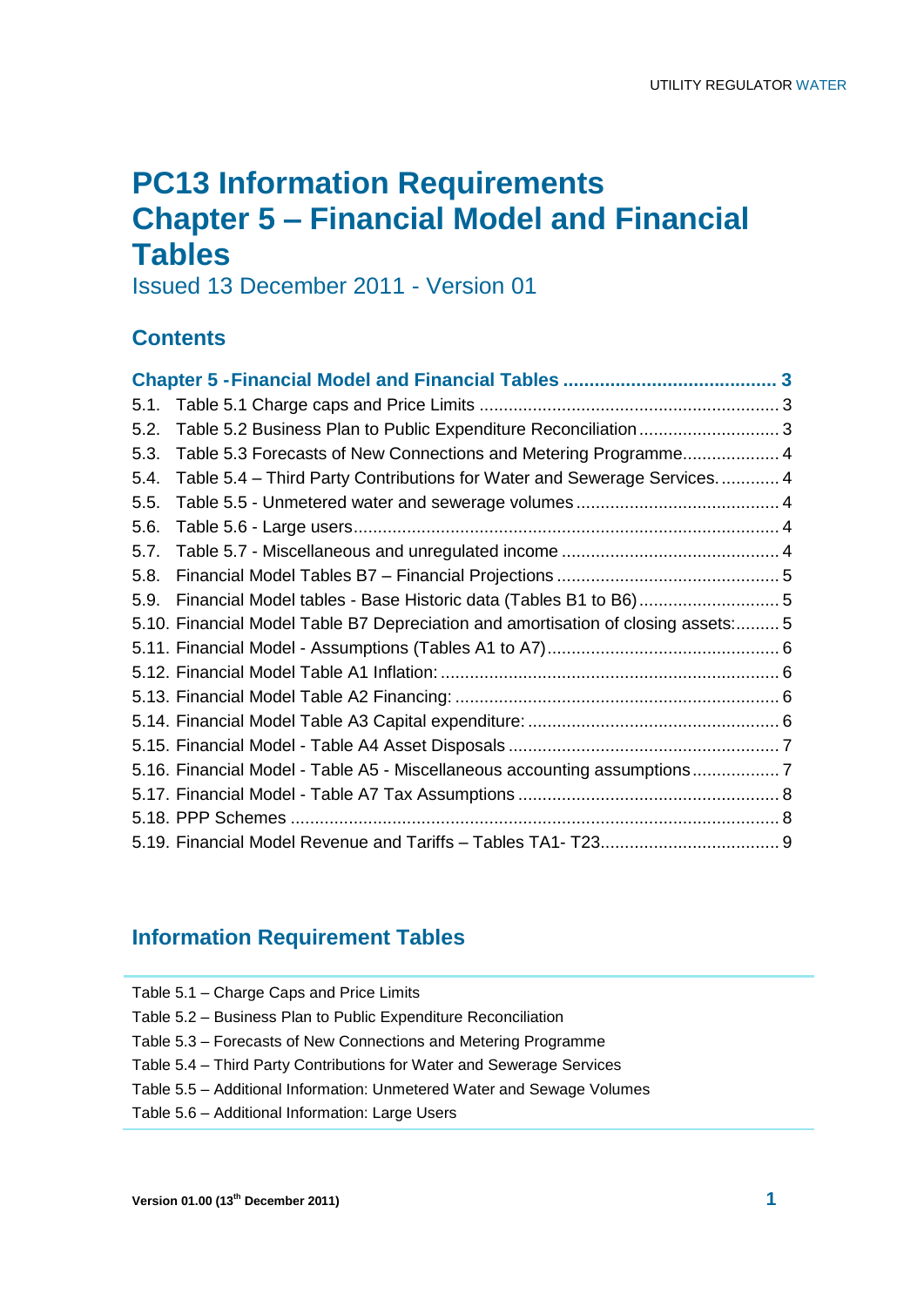Table 5.7 – Additional Information: Miscellaneous and Unregulated Income Table B1 to T21 – Financial Model Tables

## **Annex**

Annex 5A – Financial Model and Financial Tables – Line Guidance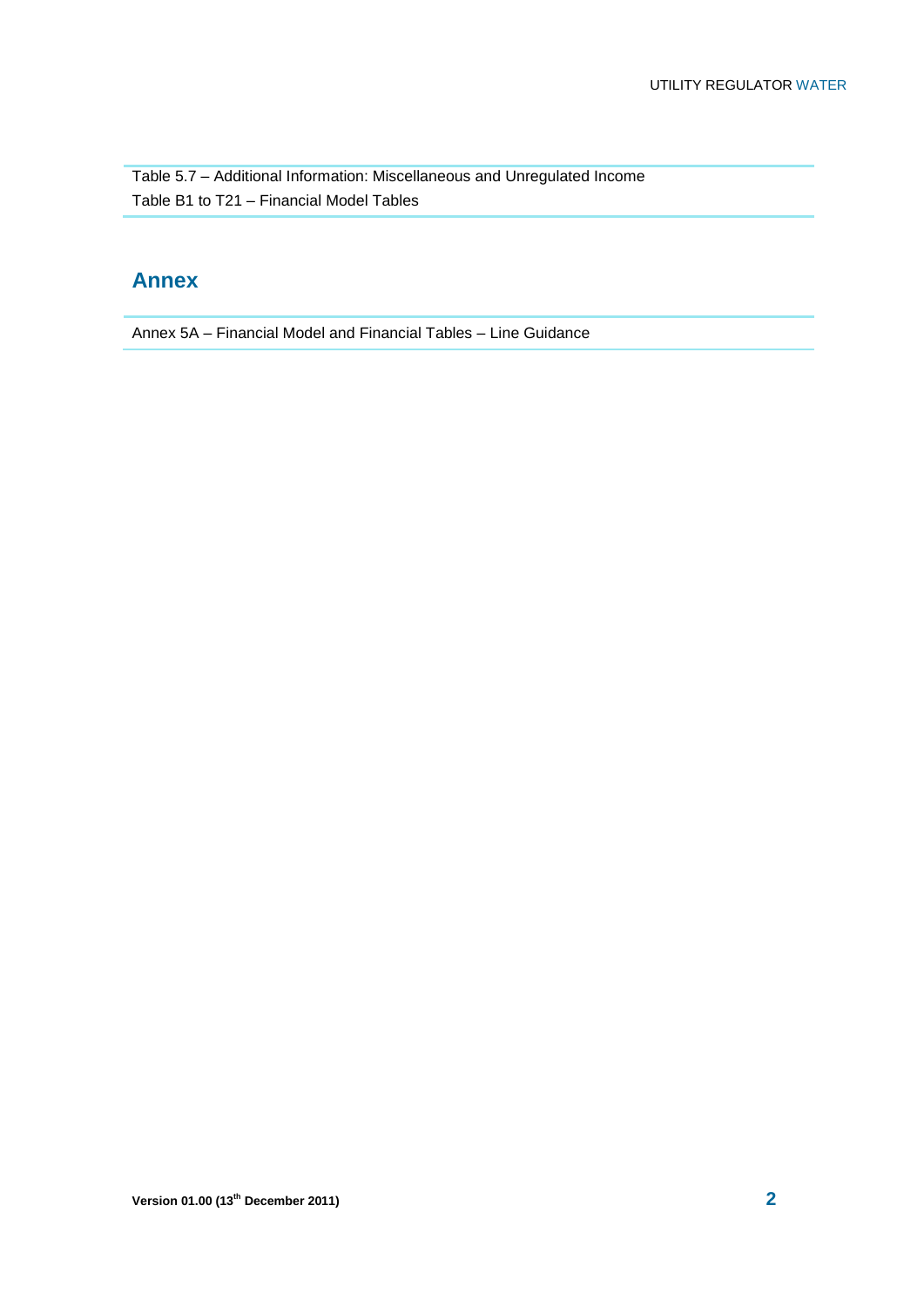# **Chapter 5 - Financial Model and Financial Tables**

#### **Introduction**

NI Water is required to complete seven financial information tables in addition to the Excel worksheets contained within the financial model. These are tables 5.1-5.7 inclusive. A commentary should accompany all tables and a description included of any assumptions made therein.

#### **5.1. Table 5.1 Charge caps and Price Limits**

5.1.1. Table 5.1 collects the outputs of the financial model. NI Water should include in Block A the 'calculated' charge caps from the financial model. These are the charge caps which match revenue from the 'building blocks' approach to the tariff baskets.

5.1.2. NI Water should use Block B if it decides to apply any 'smoothing' to the resultant charge caps in Block A. NI Water must explain the basis for this adjustment and justify its 'equivalence' to the revenue calculated through charge caps.

5.1.3. NI Water should provide a comprehensive commentary in relation to the charge caps and price limits proposed for PC13 and additionally details of any assumptions made.

#### **5.2. Table 5.2 Business Plan to Public Expenditure Reconciliation**

5.2.1. This table aims to reconcile between Business Plan Operating Costs and Public Expenditure (PE) limits.

5.2.2. NI Water are required to input a number of lines in relation to operating cost elements from the Financial model and additionally include other aspects which it must add or deduct from operating costs in order to determine PE levels. These should be inputted into lines 11a-h and 15a-h respectively with a line description for the adjusting element included.

5.2.3. NI Water should also include any required adjustments as a consequence of potential other adjusting factors within lines 11a-h and 15a-h as required – e.g. IFRS etc and also details of any assumptions made.

5.2.4. NI Water should provide a comprehensive commentary in relation to the charge caps and price limits proposed for PC13 and additionally details of any assumptions made.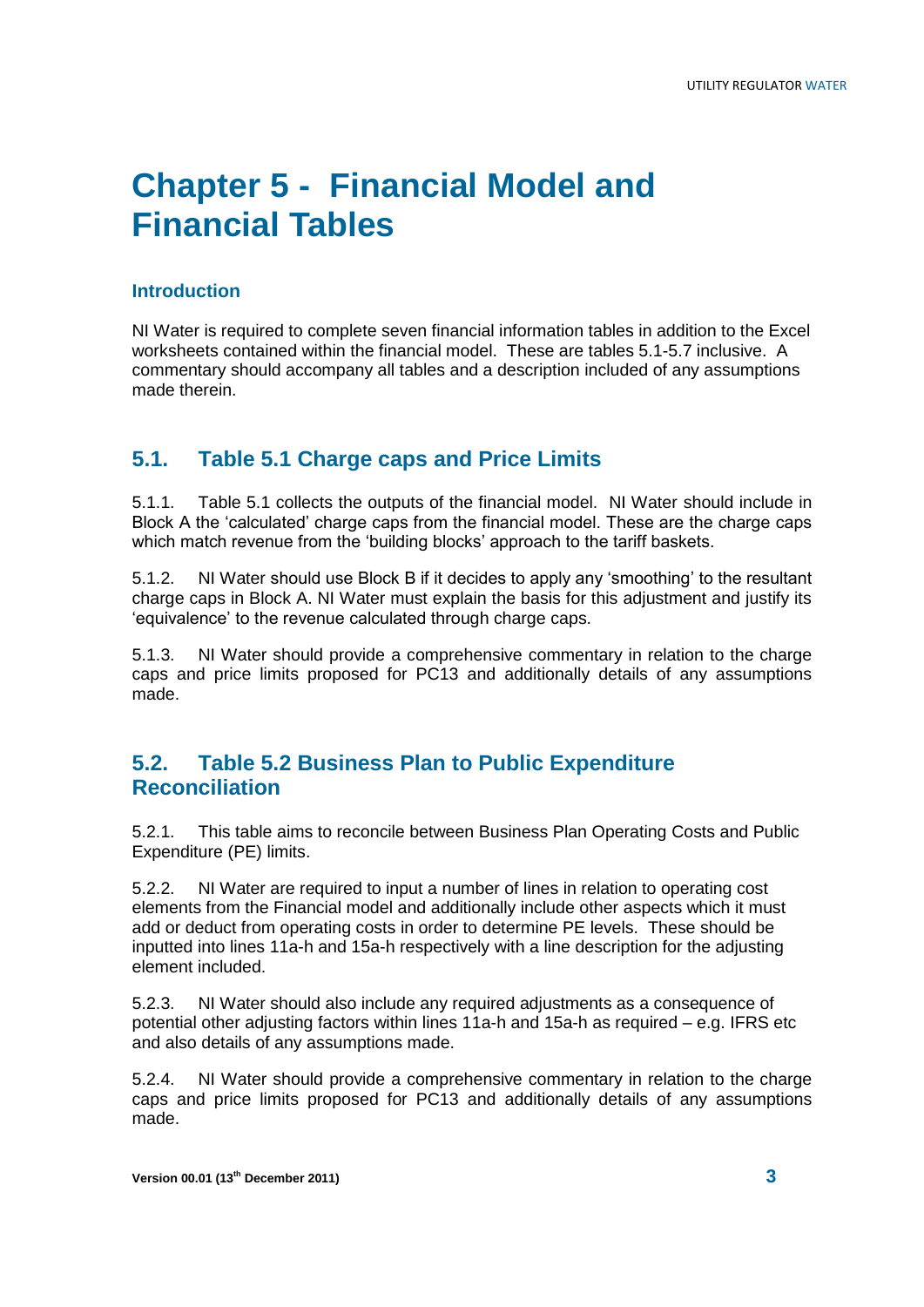### **5.3. Table 5.3 Forecasts of New Connections and Metering Programme**

5.3.1. This table summarises the forecasts of new connections and metering programme for household and non household properties.

5.3.2. NI Water should state any relevant assumptions made in forecasting new connection and metering levels and their rationale.

#### **5.4. Table 5.4 – Third Party Contributions for Water and Sewerage Services.**

5.4.1. This table relates to third party contributions for water and sewerage services to capital expenditure.

5.4.2. NI Water should state any relevant assumptions made in forecasting third party contributions for water and sewerage services and their rationale.

#### **5.5. Table 5.5 - Unmetered water and sewerage volumes**

5.5.1. This table requires NI Water to state water and sewerage volumes associated with unmetered household and non household customers assumed in the tariff basket.

5.5.2. NI Water should provide details of any assumptions made in setting unmetered water and sewerage volumes and their basis.

#### **5.6. Table 5.6 - Large users**

5.6.1. Table 5.6 requires NI Water to provide additional detail regarding large users of water, sewerage and trade effluent services. NI Water should provide details of any assumptions made in the completion of this table and its basis and this table should be consistent with the assumptions made in the financial model in relation to large user customers.

5.6.2. NI Water is required to complete the number of large user customers within each charging band for water and sewerage and should provide details of any assumptions made.

5.6.3. NI Water is also required to complete the number of trade effluent customers and the chargeable volume in order to derive the total revenue for trade effluent large user customers. NI Water should provide details of any assumptions made in this regard.

#### **5.7. Table 5.7 - Miscellaneous and unregulated income**

**Version 00.01 (13th December 2011) 4**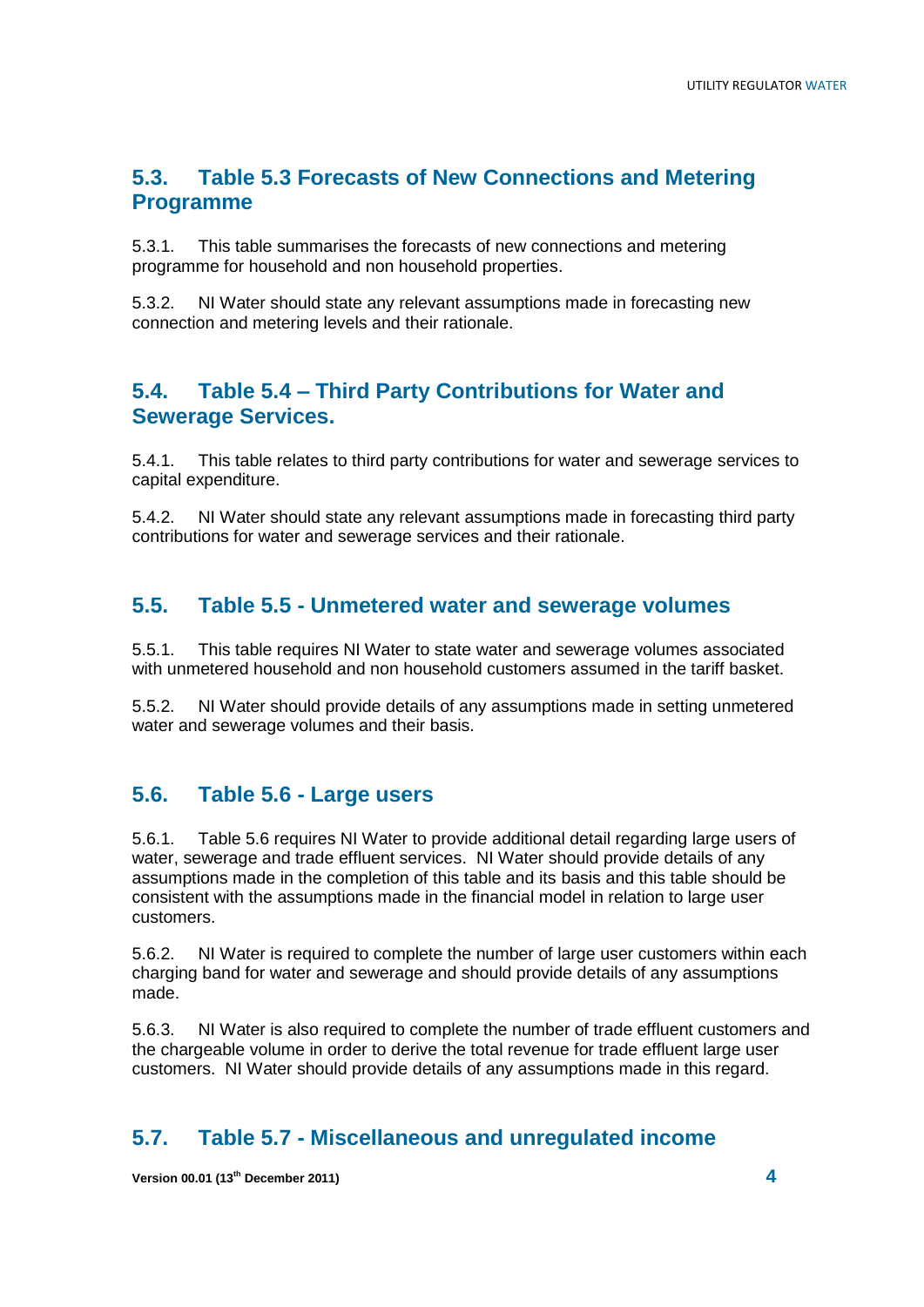5.7.1. NI Water is required to complete this table for miscellaneous and unregulated income in terms of a number of unregulated activities.

5.7.2. NI Water should provide details of any assumptions made and their basis.

## **5.8. Financial Model Tables B7 – Financial Projections**

#### **Introduction**

5.8.1. The financial model tables which NI Water are required to complete are tables B1-B7, A1-A7 and TA1 to T23 inclusive. These tables collect all the financial inputs which determine NI Water's revenue requirement for the 2013-14/2014-15 regulatory period. It also collects data for the Regulator's financial model in order to determine e.g. charge caps and reference ratios.

5.8.2. NI Water should state in its commentary all assumptions made to complete the tables in this section. All tables relate to the appointed business only. A commentary should accompany all tables and a description included of any assumptions made therein.

#### **5.9. Financial Model tables - Base Historic data (Tables B1 to B6)**

5.9.1. These tables contain historic and current cost financial information for the year 2010-11. These include Regulatory accounts (Balance Sheet, Profit and Loss, Cash Flow, Working Capital, Tax, Debt and expected depreciation on closing assets).

5.9.2. NI Water should include in its supporting commentary an assessment of the PPP elements in the balance sheet and profit and loss accounts. This should include the PPP elements included within fixed assets, depreciation and amortisation and the amount added to residual interest for each financial year. The commentary should include details of the supporting assumptions and rationale applied.

#### **5.10. Financial Model Table B7 Depreciation and amortisation of closing assets:**

5.10.1. NI Water should provide a detailed explanation on how the expected MEAV depreciation on base assets has been calculated (Line 9). If the MEAV is not yet available, NI Water should outline its proposals and estimated timeline for the calculation of MEAVs. It should in any case provide a detailed explanation on how depreciation on base assets has been calculated in lines 9 and 10.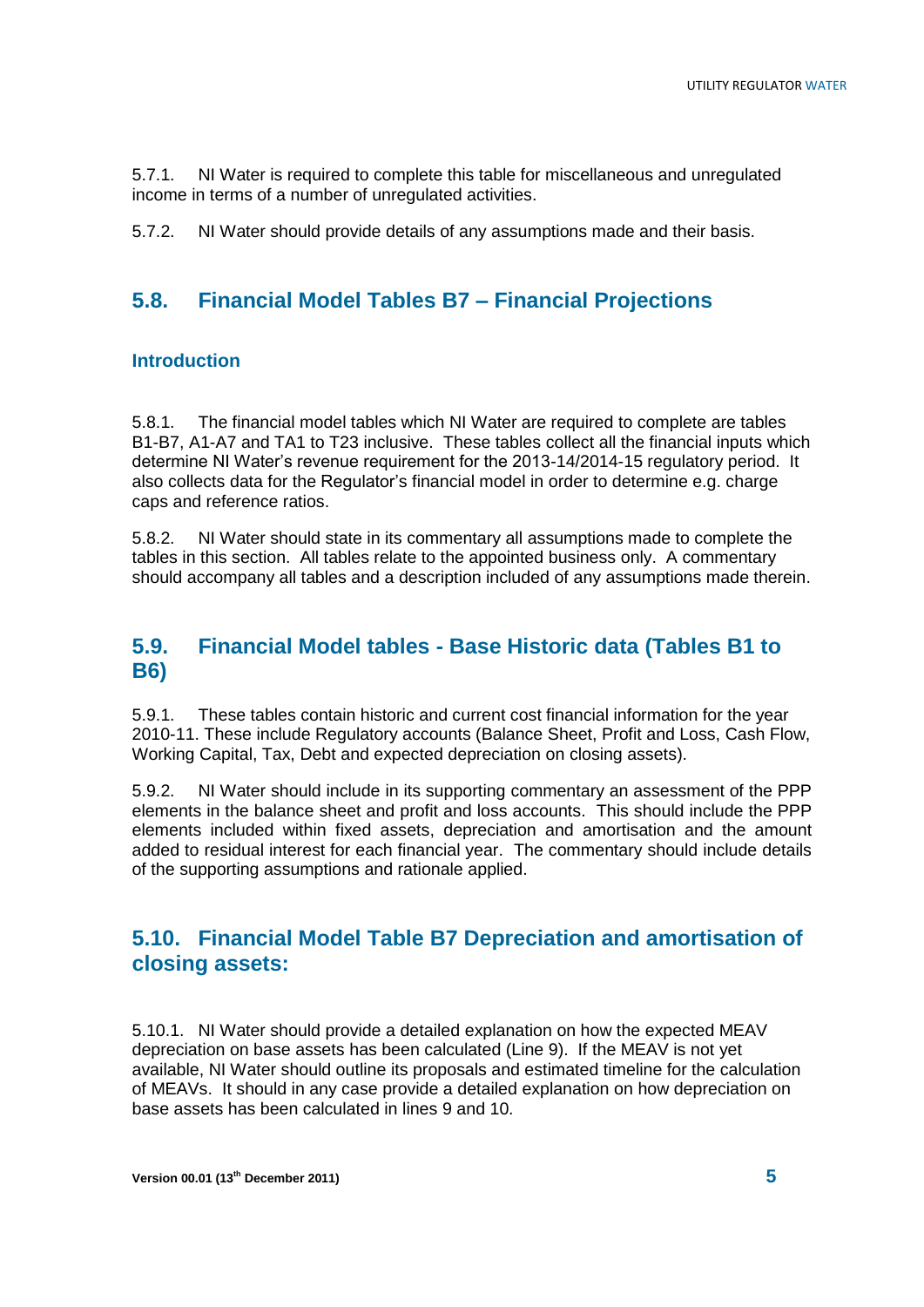5.10.2. NI Water should also provide in commentary the PPP element of any lines in this table.

### **5.11. Financial Model - Assumptions (Tables A1 to A7)**

5.11.1. These tables contain any assumptions that could affect the financial accounts for the period 2011-12 to 2014-15.

## **5.12. Financial Model Table A1 Inflation:**

5.12.1. RPI inflation inputs refer to financial year averages. NI Water should input both historic figures and its inflation forecast for 2011-12 onwards.

5.12.2. COPI inputs refer to financial year averages. NI Water should input historic figures and it's COPI forecast for 2011-12 onwards.

## **5.13. Financial Model Table A2 Financing:**

5.13.1. The cost of capital assumptions are input in 'real' terms (i.e. net of inflation). Actual costs of financing assumptions are input in nominal terms. Line 8 relates to the portion of the cost of equity that should have been distributed as dividends but may be foregone by the Government.

5.13.2. Line 9 relates to expected increase/decrease in financial reserves accounted for by outperformance of regulatory efficiency targets.

5.13.3. Line 17 is the assumed closing RCV at the financial year end 2012-13.

## **5.14. Financial Model Table A3 Capital expenditure:**

5.14.1. Capital expenditure should be split between enhancement and maintenance expenditure on infrastructure and non-infrastructure assets. The company should allocate this expenditure over asset lives and state in commentary the assumed asset lives in years of the life categories set out in the table (short, medium etc).

5.14.2. NI Water should also comment on the basis of, and level of confidence in, current cost depreciation and infrastructure renewals charge forecasts including the relevant assumptions made. The company should ensure that it conducts a reasonableness check on CCD and IRC with reference to actual maintenance expenditure levels (MNI and IRE). The commentary should include a description of this check and of any adjustments made as a result of it.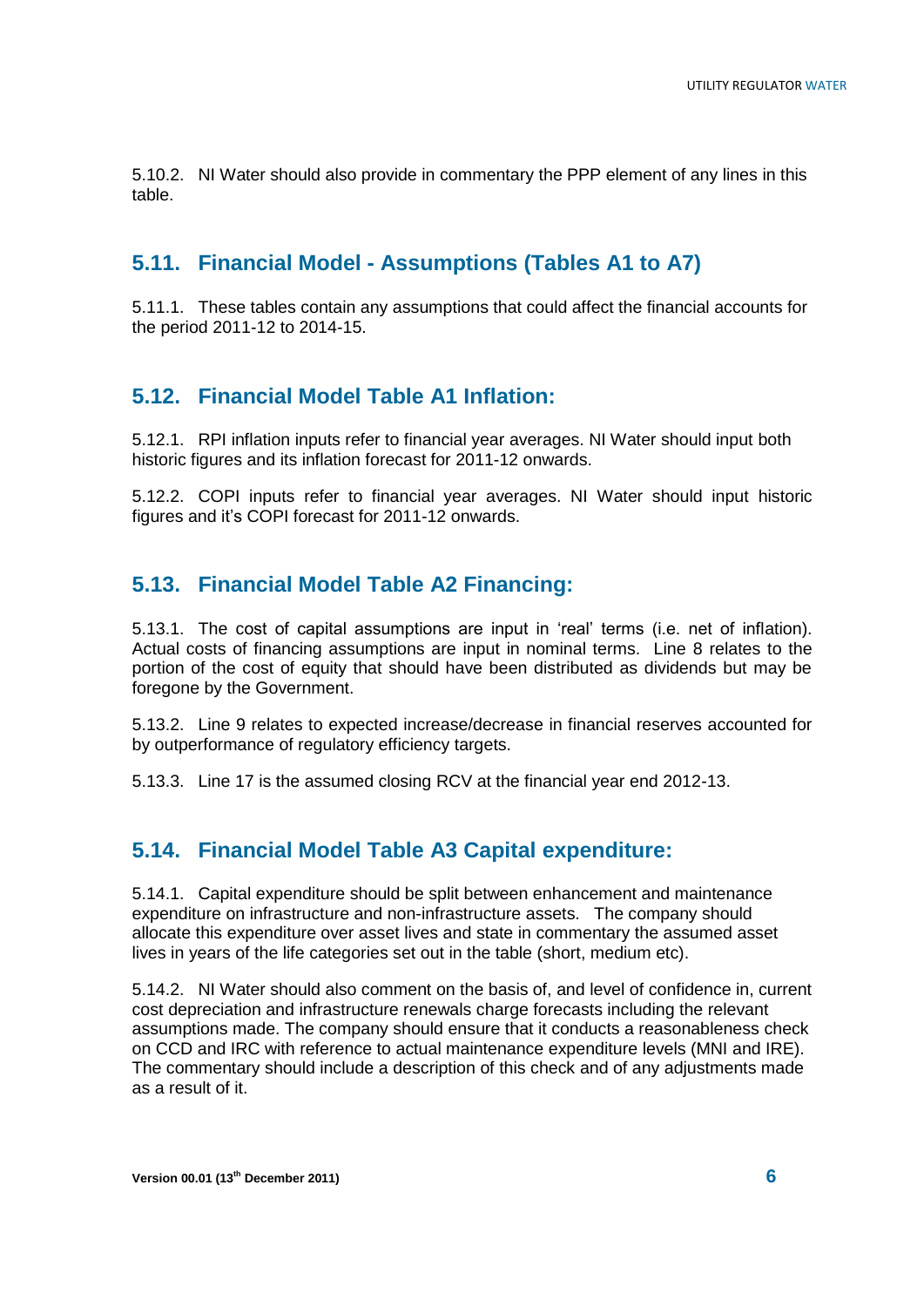5.14.3. The Regulator does not expect strict application of broad equivalence but the company should provide commentary on the steps taken to allow broad equivalence and proposed timescale for implementation.

5.14.4. NI Water should also reconcile in its commentary the capital expenditure assumptions in Table A3 against the capital expenditure information submitted in other sections of the Business Plan.

#### **5.15. Financial Model - Table A4 Asset Disposals**

5.15.1. Commentary to the table should confirm that assets disposed of are surplus to requirements, have been classified as such and have not been incorporated with a value into the RCV. Where this is not the case the total amount for each line of the table should be disclosed separately in commentary.

#### **5.16. Financial Model - Table A5 - Miscellaneous accounting assumptions**

5.16.1. Inputs on Profit and Loss items are in base year prices and Balance Sheet assumptions are in outturn prices. In its commentary, NI Water should ensure that it reconciles its assumptions on operating costs with those included in other sections of the Business Plan.

5.16.2. Line 2 Operating Costs; The company should split operating costs into the following categories which should be set out in a separate table to be included in commentary:

- Wages and salaries, including travel and subsistence expenditure, after capitalisation. Excludes VER costs.
- Power costs.
- Materials and Chemicals.
- Hired and Contracted.
- Rates.
- Consultancy expenditure.
- Provisions. Please provide a breakdown into the separate provisions, for example bad debt, environmental etc and provide rationale for their movement in commentary.
- Other costs.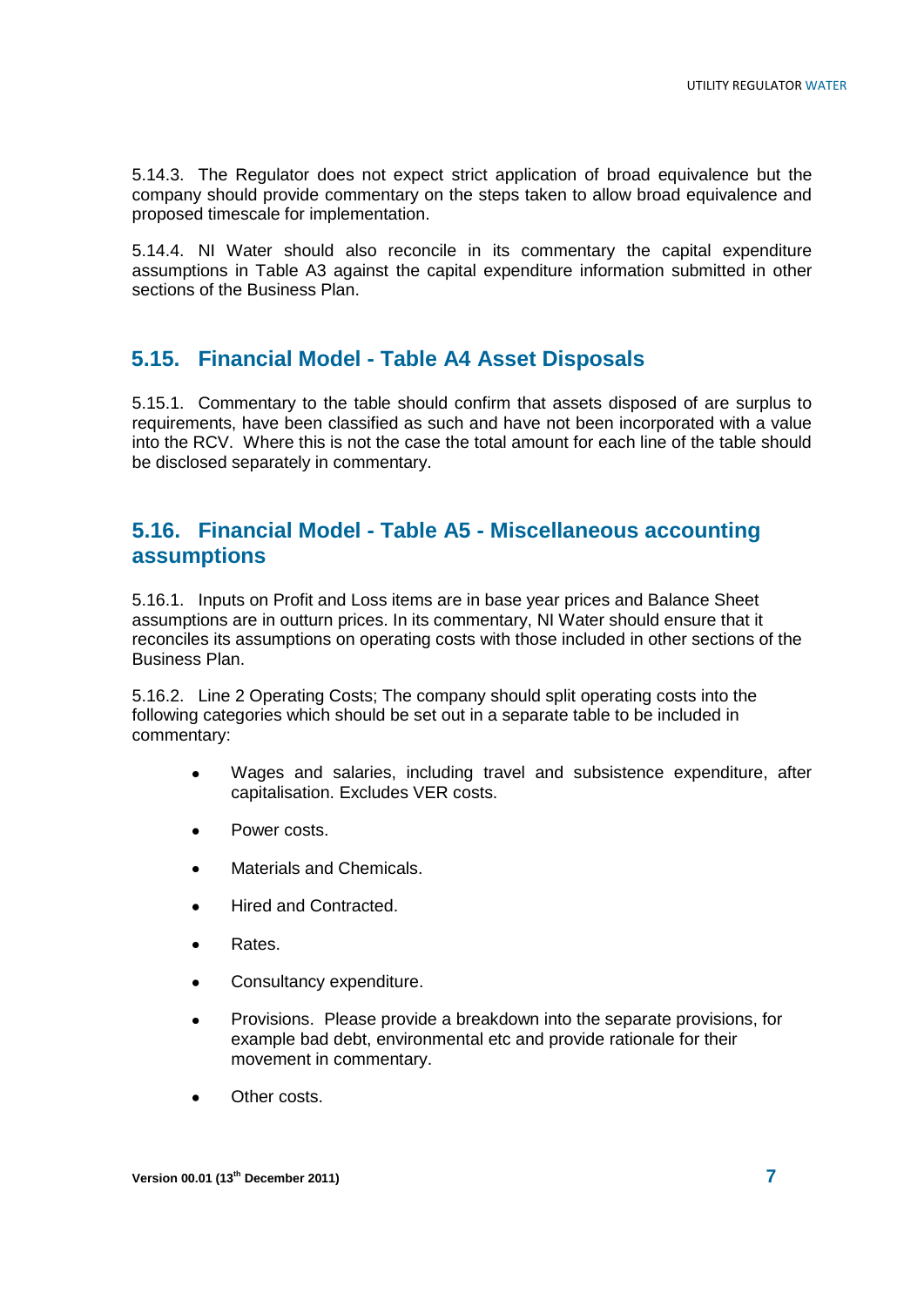5.16.3. Please ensure that the totals of items 1 – 8 in the table equals total operating costs in line 2 of Table A5. Single categories of expenditure exceeding £2m should also be separately disclosed in the year of occurrence with explanation for their occurrence.

5.16.4. Significant non-recurrent items of spend in any one or more years should be separately disclosed with explanations for their occurrence and level of outturn provided in commentary. This should include, for example, Business Improvement Plan expenditure.

5.16.5. NI Water should only include 'external' costs in the PPP line, line 3 and this should be reported in accordance with guidance for Table B1. Any NI Water 'internal' costs incurred in managing PPP contracts should be included as operating costs in line 2. Amortisation of PPP assets should be reported in accordance with guidance for Table B1. Also NI Water should provide details of any PPP element by scheme in the supporting commentary for any line shown.

5.16.6. For Line 7 in relation to dividends - NI Water should include in its supporting commentary, the supporting assumptions and rationale underlying the shareholder dividend projections for each financial year.

## **5.17. Financial Model - Table A7 Tax Assumptions**

5.17.1. This table should include forecast tax liability including capital allowances arising from capital expenditure. NI Water should provide commentary on any assumptions made.

#### **5.18. PPP Schemes**

5.18.1. NI Water should provide commentary on the appropriate tables to confirm:

- that the company is effectively managing the PPP contracts;
- that the PPP charges are calculated from the appropriate contract tariffs based on flows and loads;
- whether payments to PPP concessionaires are consistent with the company's estimates of future demands for water production, wastewater treatment and sludge disposal;
- whether NI Water has maximised any benefit of availing itself of potable water from the Alpha Scheme compared with its own works, and whether NI Water has minimised impact on charges to the company, whether NI Water has adequately investigated any gain/share opportunities available under the PPP contracts:
- whether the company's estimates of future payments take account of the  $\bullet$ price escalation mechanisms in the PPP contracts relative to the notified inflation indices for the Business Plan; and
- whether NI Water has penalised the contractors for non-compliance.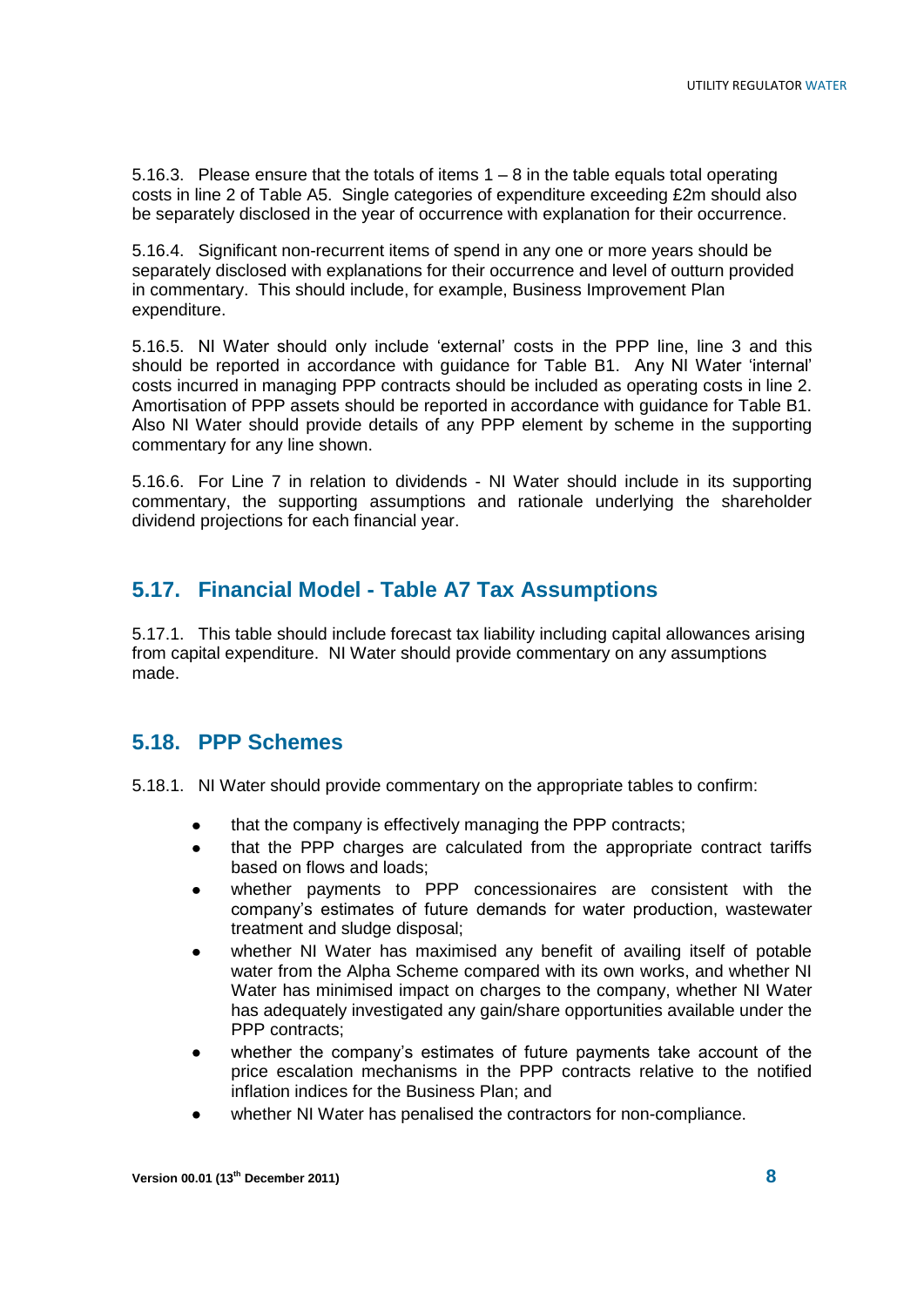## **5.19. Financial Model Revenue and Tariffs – Tables TA1- T23**

5.19.1. The financial model contains a series of revenue and tariff tables numbered from TA1-T23. These tables largely relate to the tariff and revenue data within the financial model. They analyse NI Water's revenue into its constituent components. NI Water should therefore ensure that the assumptions and outturns in this section are consistent with the financial inputs in the B and A sections of the financial model.

5.19.2. A commentary should accompany all tables and a description included of any assumptions made therein.

#### **Breakdown of Revenue**

5.19.3. Revenue is broken down in two ways:

- 1. 5 **Tariff baskets,** which are the level at which price limits are set and allow flexibility in pricing for the 2013-15 review and
- 2. 10 **Revenue Groupings** which are used to analyse cross-subsidy.

#### **Tariffs, tariff multipliers and revenue**

5.19.4. The tables set out the tariffs, tariff multipliers and revenue for each of the revenue groups. NI Water should set out the detail of each of these for 2010-11, 2011-12 and 2012-13 and forecasts for 2013-14 to 2014-15. The tables reflect the existing tariff structure and the company should use its best estimates to forecast changes to the tariff level, tariff multipliers and tariff revenue and apply the following principles:

- Customer numbers these should be average numbers in accordance with  $\bullet$ Table 7 of the Annual Information Return 2012 definitions.
- Tariff multipliers are the unit (e.g. consumption) by which the tariff is  $\bullet$ multiplied to generate revenue.
- Tariffs are the annual tariff (unit rate charge) for the service (e.g. standing or volumetric charges); and
- Revenue is the product of the tariff multiplier and the tariff.  $\bullet$

5.19.5. In relation to tariff multipliers, NI Water should set out the actual tariff multipliers where agreed for relevant financial years and forecast these to 2014-15. In forecasting tariff multipliers, the company should ensure it includes projections of the underlying growth of the customer base and the effects of any Ministerial guidance for the 2013-15 period.

#### **Assumptions**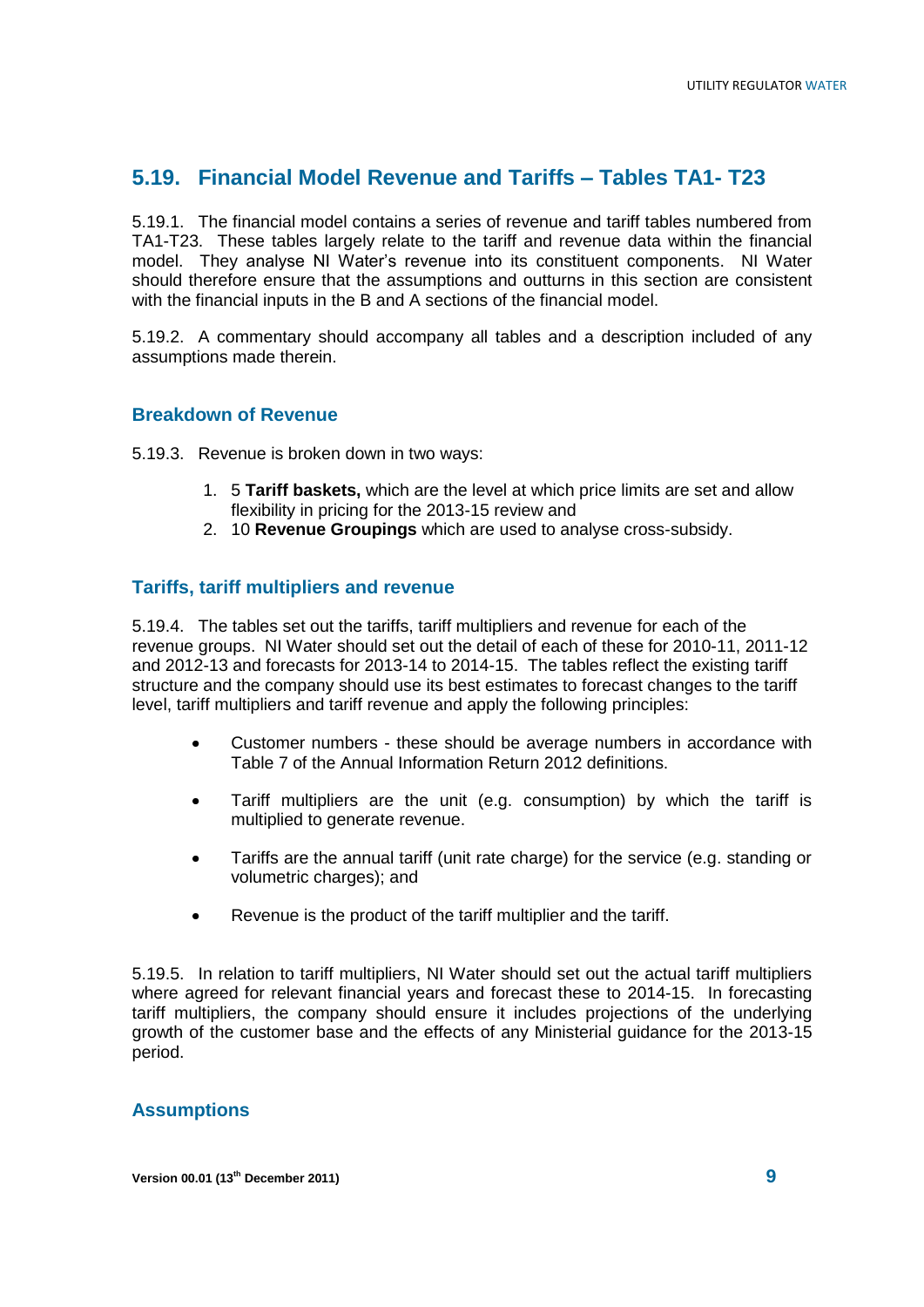5.19.6. Explanation of key assumptions should be set out in commentary to the tables. NI Water should summarise the key aspects of its forecast charges affecting domestic and non-domestic customers. It should identify and substantiate changes in the customer base, cross-referencing with evidence provided in other parts of the business plan and providing further evidence as appropriate. NI Water should also include an explanation of any material year-on-year variances in any of the assumptions. The company should ensure that its projections of volumes and properties are consistent with base assumptions on properties, volumes and population; and with other plan information and assumptions on Supply/Demand.

5.19.7. The company should input revenue, volumes and customer numbers relating to the particular charges and customer irrespective of how this is funded - whether through subsidy or direct charging. Revenue per tariff is therefore independent of any current or proposed funding arrangements.

#### **Tariffs**

5.19.8. NI Water should enter 2007-08 to 2012-13 tariffs (if known) and also project tariffs for each year to 2014-15. It should input all tariffs in projected outturn prices, consistent with the inflation assumptions in the rest of the Business Plan. In the event of any identified cross subsidy, NI Water should illustrate the impact and the proposals for any unwinding of the cross subsidy and the assumptions made.

#### **Trade Effluent**

5.19.9. The company should provide input on the volume of trade effluent, the standards sewage strengths, the weighted average trade effluent strengths and the relevant tariffs (as per Mogden i.e. R, V, B and S). The company should then report the total revenue generated from trade effluent discharge.

#### **Large Users**

5.19.10. Large Users – In accordance with Condition B of the company's licence, those customers who are classed by NI Water as large users under Condition B 2 (Excluded Charges (7A), should be excluded from metered water, metered sewerage and trade effluent tariff baskets. Data should be entered into the non-tariff basket tables T21 accordingly. Large user trade effluent revenue should be included in T21 (other non tariff basket charges- sewerage) and excluded from T17 (trade effluent and roads drainage revenue).

#### **Rebalancing of tariffs**

5.19.11. The Regulator's financial model projects revenue assuming uniform tariff increases across all tariffs within a revenue group. If NI Water wishes to analyse the impact of rebalancing tariffs within a revenue group, it should input these alternative tariffs